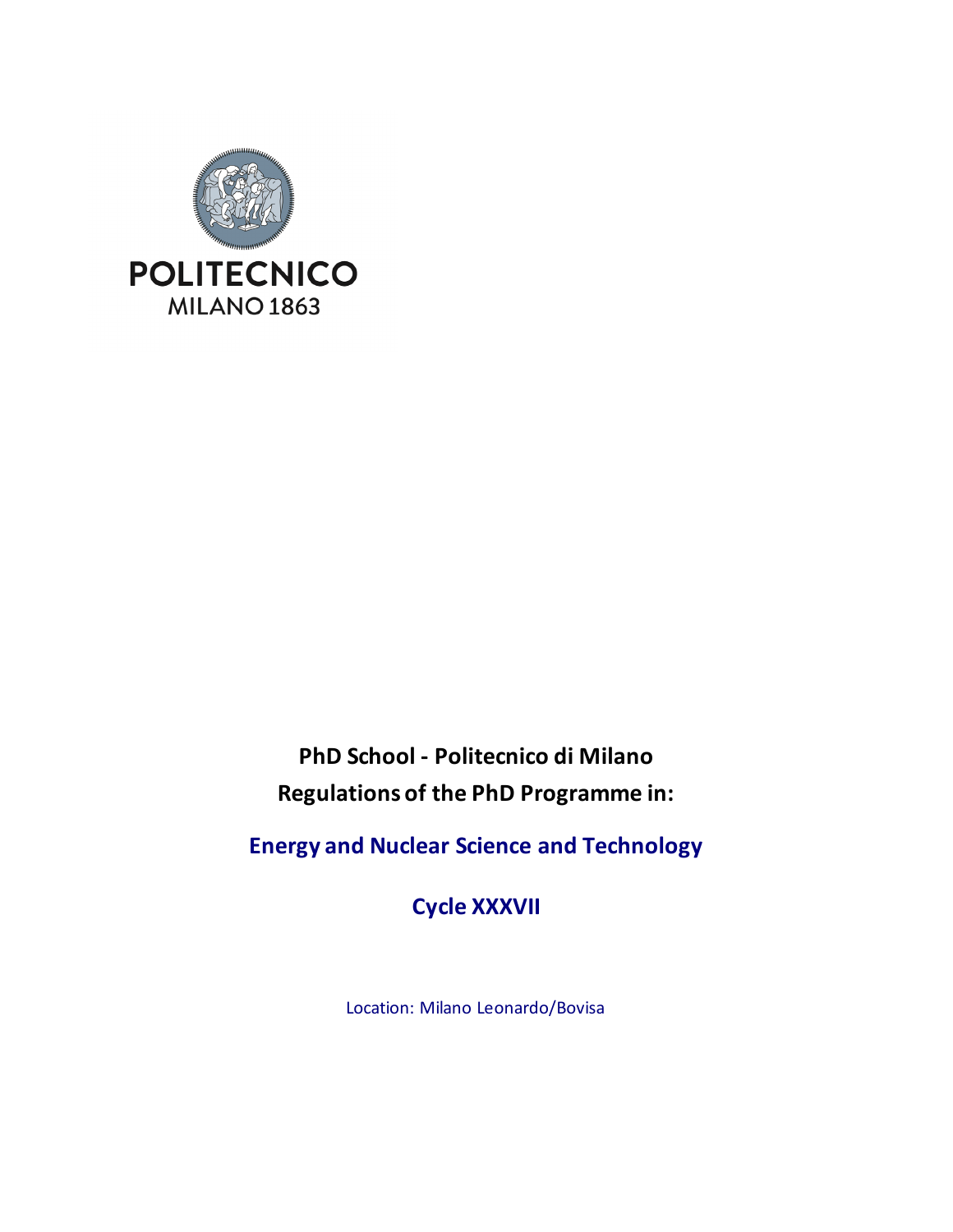## 1. General Information

PhD School - Politecnico di Milano

PhD Programme: **Energy and Nuclear Science and Technology**

Course start: November 2021

Location of the PhD Programme: Milano Leonardo/Bovisa

Promoter Department: Energy

Scientific Disciplinary Sectors

- FIS/03 Physics of matter
- ING-IND/08 Fluid machinery
- ING-IND/09 Energy systems and power generation
- ING-IND/10 Thermal engineering and industrial energy systems
- ING-IND/11 Building physics and building energy systems
- ING-IND/18 Nuclear reactor physics
- ING-IND/19 Nuclear power plants
- ING-IND/20 Nuclear measurements and instrumentation
- ING-IND/27 Chemical technologies

PhD School Website[: http://www.dottorato.polimi.it/](http://www.dottorato.polimi.it/) PhD Programme Website: [http://www.dottorato.polimi.it/it/corsi-di-dottorato/corsi-di-dottorato](http://www.dottorato.polimi.it/it/corsi-di-dottorato/corsi-di-dottorato-attivi/scienze-e-tecnologie-energetiche-e-nucleari/)[attivi/scienze-e-tecnologie-energetiche-e-nucleari/](http://www.dottorato.polimi.it/it/corsi-di-dottorato/corsi-di-dottorato-attivi/scienze-e-tecnologie-energetiche-e-nucleari/)

### 2. General presentation

With the PhD Programme in Energy and Nuclear Science and Technology, the Department of Energy offers to graduate students a research opportunity in the following areas: production, conversion and transmission of energy, rational use of energy and environmental control, thermal science, nuclear systems and nuclear fuel cycle, radioprotection and application of ionizing radiations, methods for safety and reliability analysis and development of innovative materials for energy applications.

The PhD Programme has the objective of providing high quality training in scientific research and, as a consequence, preparing professional profiles capable of tackling the numerous activities involved in high level research, both in academia and in industry, which often requires a higher level of education than that offered by the Master of Science and Master study courses. The PhD graduate is specifically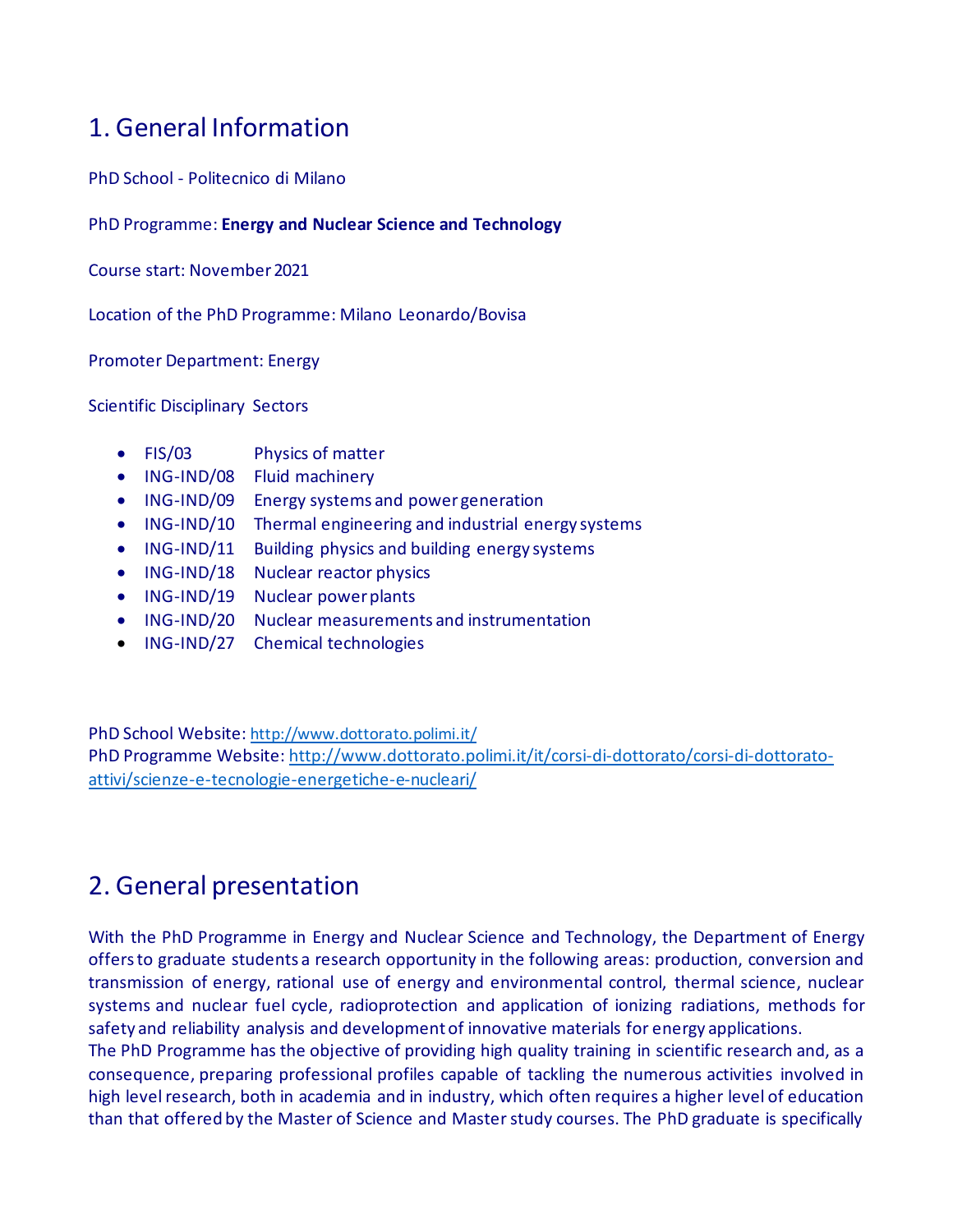trained for leading, organizing, planning, managing and controlling research activities at high levels of international competitiveness in the field of Energy and Nuclear Science and Technology.

The growing interconnections between research and production activities require that the educational horizon opens up to include international and industrial research. Thus, PhD training includes exchanges and internships in internationally prominent public and private companies. Study (conferences, seminars, summer schools, etc.) and research (in qualified laboratories) periods in international research institutes and/or companies (internships) are foreseen for a duration of at least three months. In some cases it might be possible to complete the PhD thesis in an international research institute.

The proposed multidisciplinary approach aims at i) allowing the candidate to reach the "state of art" in the specific research field; ii) developing models, instrumentation and experience contributing to the growth of scientific and technological knowledge; iii) creating and verifying new technological solutions as a consequence of specific requirements and constraints offered by industrial applications.

The PhD course is run by a Coordinator and a Faculty Board.

The Coordinator chairs the Faculty Board, coordinates the preparation of the annual Educational Programme and organises the general educational activities of the PhD course (see Attachment A1). The Faculty Board is responsible for the Educational programme and for teaching and administrative

activities related to the PhD course (see Attachment A2).

## 3. Objectives

The PhD Programme is strictly related to the research activities of the Department of Energy. These activities are characterized by the existence of fundamental research topics common to Energy and Nuclear Science and Technology and by other aspects more specific to the energy and nuclear fields. This is reflected by the structure of the PhD Programme, which includes a background *common* to all PhD candidates and two subsequent tracks, *energy* and *nuclear*, dealing with more specific and characterizing aspects and chosen by the PhD candidate for finalizing his/her education.

Examples of fundamental, interdisciplinary research activities *common* to all PhD candidates are:

- thermodynamics, heat and mass transfer, single and multiphase thermo-hydraulic, advanced measurement methods;
- advanced aspects of physical-mathematical modelling of systems, processes, machines and devices;
- safety and reliability analysis of complex systems characterized by high levels of risk, both on a design and a diagnostic level, by means of innovative methods and techniques also applied to industrial and environmental problems;
- development of innovative materials, with focus on renewable and nuclear energy production areas and, as a support to these subjects, research in the field of surface and plasma physics;
- thermodynamic, economical and environmental optimization of energy conversion systems.

According to general requirements of the PhD School of the Politecnico di Milano, the PhD Programme is based on a total of 180 credits (60 credits per year) and training is divided into two areas (education and research):

Education ( $20 \div 60$  credits)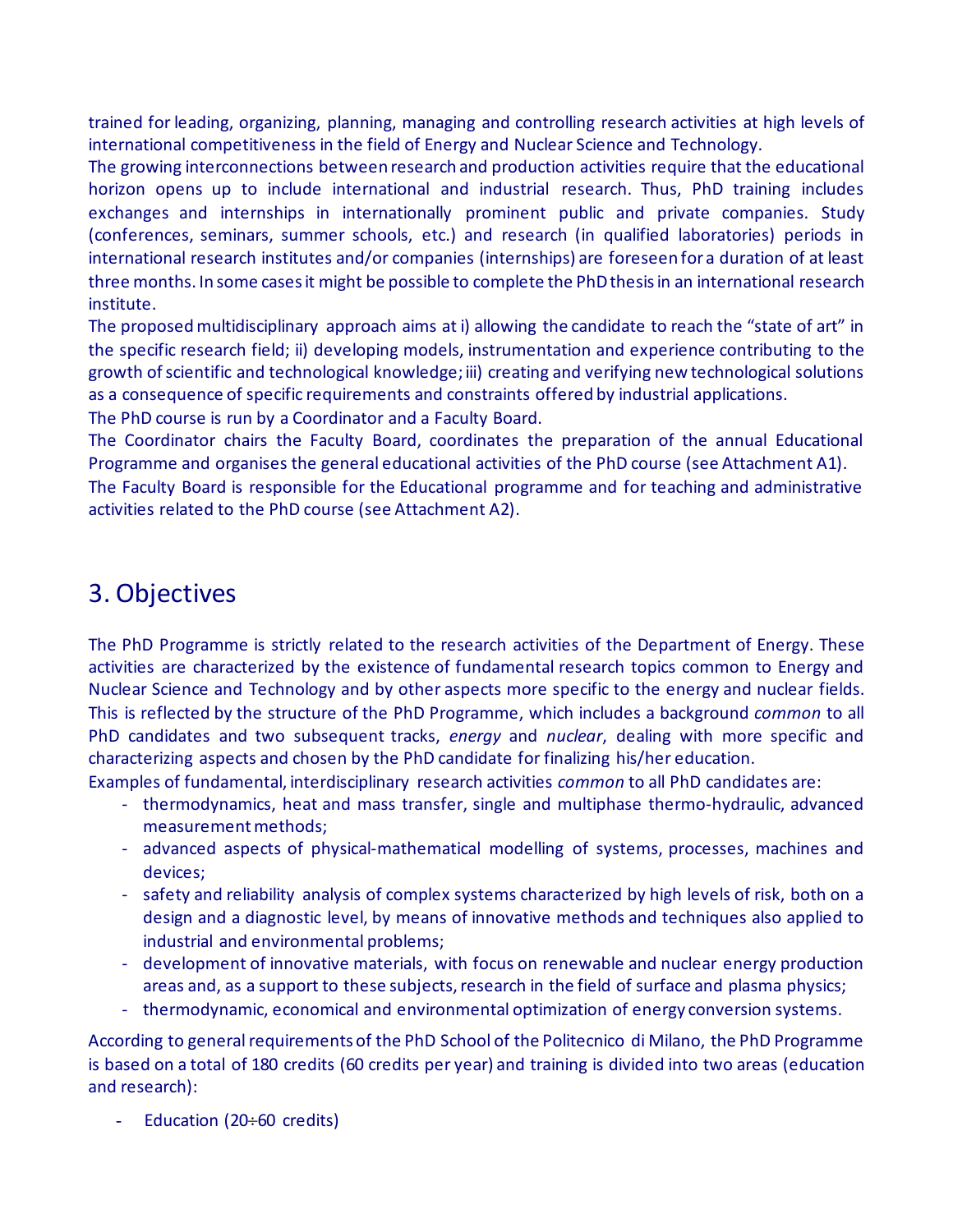- PhD thesis (120÷160 credits)

The PhD candidate chooses the educational path and activities for each single stage, in agreement with the tutor and the supervisor, submitting the choice to the Board of Professors for approval. Study and development of the above mentioned issues is then completed by the choice of one of the two characterizing tracks.

#### **Energy track**

The "Energy" track of the PhD programme allows the PhD candidate to develop competencies in pioneering research: 1) in the set of thermo-fluid-dynamic and chemical processes involved in the production, conversion and rational and sustainable use of energy in fixed or mobile plants; 2) in the fundamental practical aspects related to energy saving for civil applications, comfort and environment quality control (internal and external).

Some examples of research activities related to these topics are:

- 1. study of combustion and fuel utilization processes with low environmental impact; optimization of thermo-dynamic cycles for generation and co-generation of mechanical, electrical and thermal power; study of inverse cycles for cooling and conditioning; design of critical components such as gas, steam or hydraulic turbines, compressors, pumps, internal combustion engines and heat exchange devices; heat transfer enhancement; study of renewable technologies; energy from wind, biomass and waste; fuel cells; hydrogen production; micro-cogeneration, CO<sub>2</sub> capture and storage techniques; advanced thermal-measurement techniques; CFD; fire engineering.
- 2. Heat and mass transfer in building envelope and in Heating, Ventilating, Air Conditioning & Refrigeration Equipment and Systems; Indoor Air Quality, Air Filtration and Cleanrooms; Heat Pumps; Solar & Renewable Energy Heating and Cooling; Innovative technologies for building boundaries and bio-climatic projects, automation systems for buildings, energy efficient products and components, environmental and economic impact of energy transformation, technological aspects connected with the use of renewable energy, integration of natural and artificial illumination.

#### **Nuclear track**

The "Nuclear" track of the PhD Programme allows the PhD candidate to develop competences in pioneering research necessary to build and operate a nuclear system, ranging from reactor physics to nuclear plant design, from radiochemistry to radioactive waste management, from radioprotection to decommissioning, from the development of detectors and of the related electronics to radiation measurements at low and high doses, from applications of ionizing radiations to energy-related issues in other fields.

Some examples of research activities related to these topics are:

1. new generation nuclear power plants for energy conversion, from the point of view of thermohydraulics, thermo-mechanics, neutronics, dynamics and control, fuel and fuel-cycle, nuclear reactors for aerospace applications and nuclear fusion systems; nuclear plant decommissioning, reprocessing, conditioning and radioactive waste disposal, including the issue of radionuclide transport.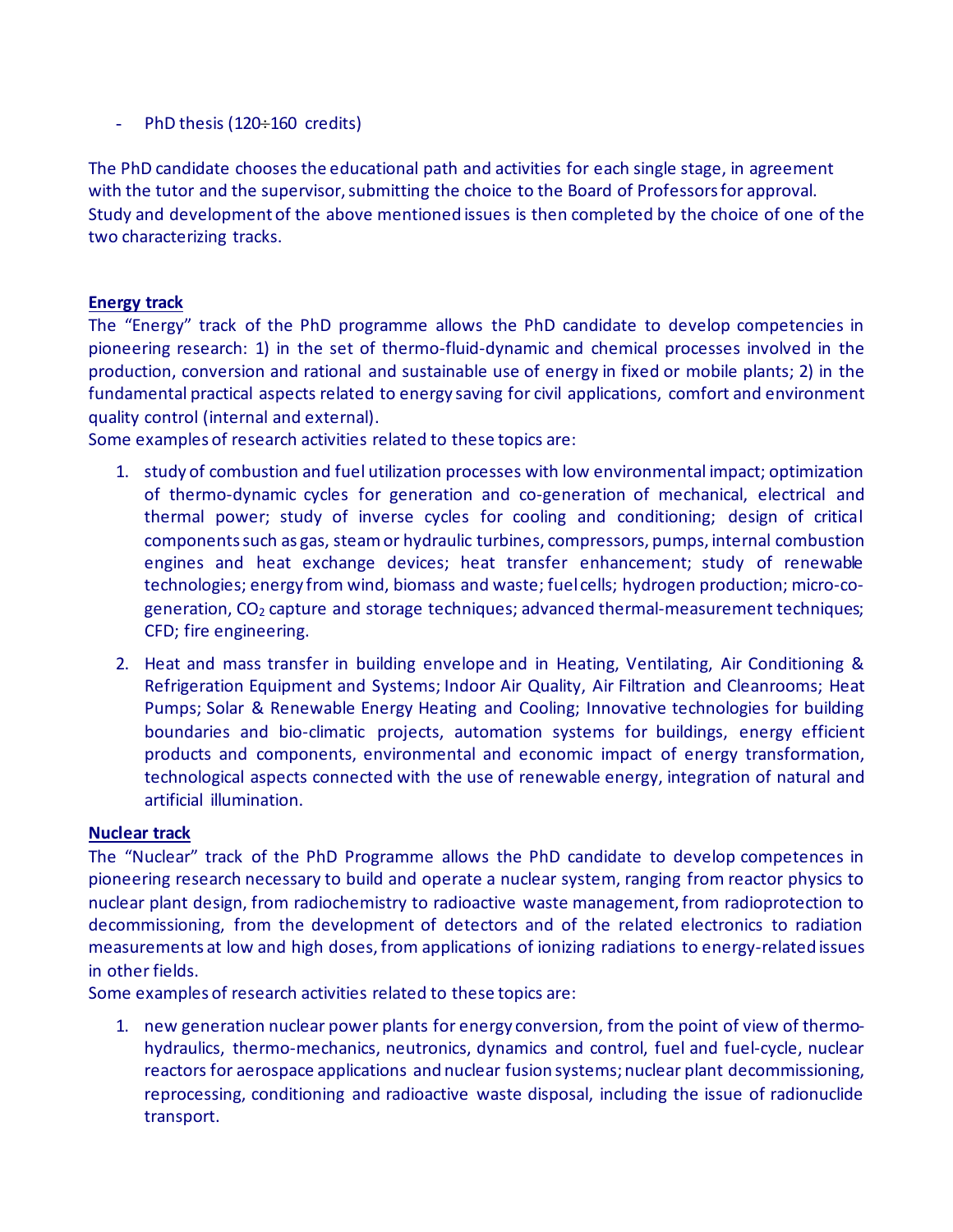2. nuclear measurements, environmental monitoring, development of innovative nuclear detectors and of the related electronics; radioprotection and nuclear safeguard, development of advanced methods for electronic signal processing; ionizing radiation applications in the technological and energy field as well as in other areas of interest (medical, high energy particle physics, etc.).

If desired and/or required, the structure of the PhD Programme allows the PhD candidate to adequately take advantage of competencies from both tracks.

## 4. Professional opportunities and job market

The professional profile of the PhD graduate in Energy and Nuclear Science and Technology is that of a specialist capable of performing high level research and of managing and designing innovation in the energy and nuclear fields. In this framework, job opportunities are:

- leading, coordinating and managing research in public and private entities, industrial companies, universities and private research institutes;
- coordinating research programmes proposed by national and European legislation, with the capability of managing the required documentation and reports;
- coordinating research programmes in companies, industries and research institutes operating in energy production, conversion and transmission, rational use of energy, risk and reliability analysis of components and systems, production of innovative materials for applications in the energy field and innovative measurement instrumentation and devices;
- managing energy activities in companies characterized by large energy utilization, design and development of innovative energy systems;
- managing and control of nuclear plants and components, design and development of innovative nuclear systems in national and international industries, companies, research and control institutes.

The PhD Programme in Energy and Nuclear Science and Technology offers those already employed in a company an opportunity to increase their competencies and gain a higher level of professional expertise in the development, management and coordination of research activities, with respect to that provided by the Master of Science and Master study courses. PhD graduates will be capable of playing managerial roles, providing a strategic contribution to the growth of their companies.

### 5. Enrolment

### **5.1 Admission requirements**

Italian and International citizens can apply. They are requested to have graduated in accordance with the pre-existing laws D.M. 3.11.1999 n. 509, or to have a Master of Science degree in accordance with D.M. 3.11.1999 n. 509, or a Master of Science in accordance with D.M. 22.10.2004 n. 270, or similar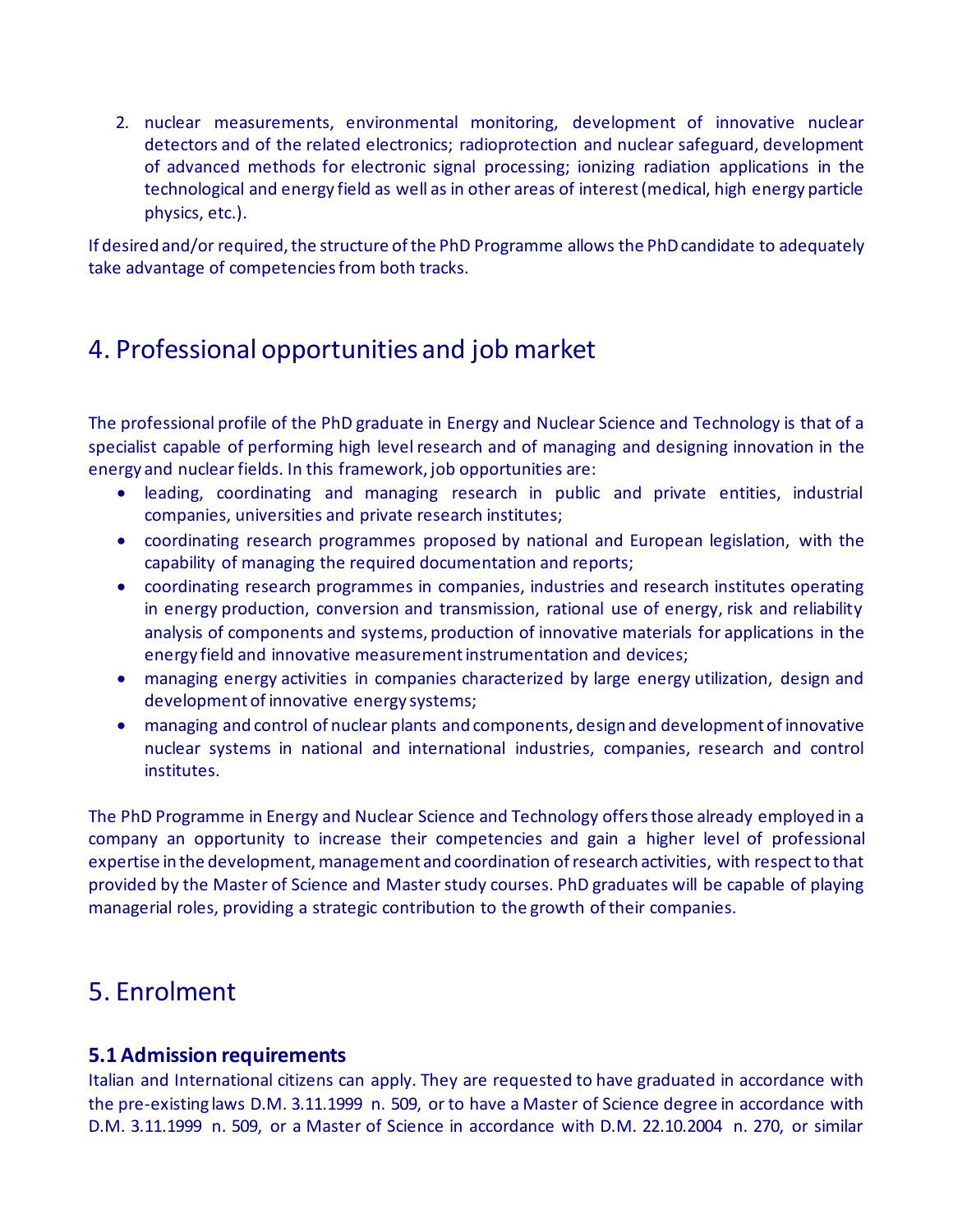academic title obtained abroad, equivalent for duration and content to the Italian title, with an overall duration of university studies of at least five years.

The certified knowledge of the English language is a requirement for admission. Please refer to the PhD School website for details.

The admission to the programmes will be established according to the evaluation of the candidates' curricula, motivation letters, and an illustrative report about the development of a possible PhD research, which candidates will send contextually with their application to the admission announcement.

### **5.2 Admission deadlines and number of vacancies**

The number of positions is indicated in the Call for admission to the  $37<sup>th</sup>$  PhD cycle Programmes: <http://www.dottorato.polimi.it/en/>

Scholarships both on general and on specific themes are available, in accordance with what is specified in the call for admission.

### 6. Contents

### **6.1 Requirements for the PhD title achievement**

The achievement of the PhD title in Energy and Nuclear Science and Technology requires a study and research activity of at least three years equivalent of full time study, research and development of PhD thesis.

PhD candidates in Energy and Nuclear Science and Technology must earn a minimum of 20 course credits (see paragraph 6.3 below), and to continuously conduct studies and research.

At the beginning of the course, the Faculty Board assigns a tutor to each PhD candidate to supervise and assist him/her in the overall training programme. The tutor shall be a professor belonging to the Faculty Board. The tutors assist the candidates in the choice of courses to be included in the study plan, which is eventually submitted for approval to the Coordinator of the PhD Programme (see also section 6.4 below).

The Faculty Board may assign extra course credits to one or more candidates, in case they need to complete their preparation in specific topics, relevant for their research projects.

### **6.2 Research development**

The main aim of all Politecnico di Milano PhD programmes is the development in the candidates of a research-oriented mind-set, with expertise and skills in a specific research topic. To this end, candidates develop a problem-solving capability in complex contexts, including the capacity of performing deep problem analysis, identifying original solutions, and evaluating their applicability in practical contexts.

These skills provide the PhD candidates with major opportunities of development in their research both in the academic field, and in public and private organisations.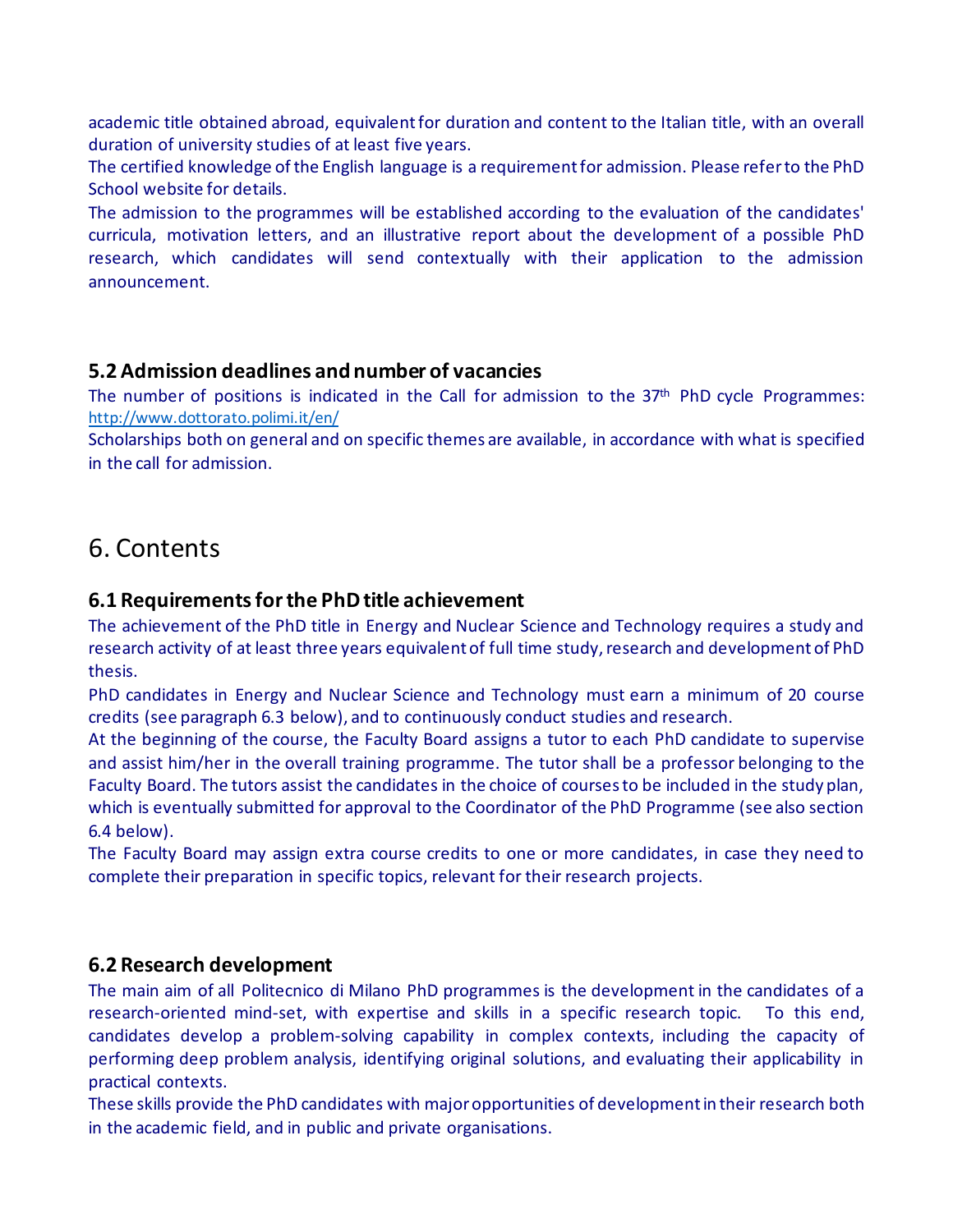PhD candidates are requested to develop an original research contribution. The PhD thesis must thus contribute to increase the knowledge in the candidate's research field. Besides, it has to be coherent with the research topics developed in the Department where the PhD Programme is carried out.

The original research results are collected in the PhD thesis, where the candidate's contribution is put in perspective with respect to the research state of the art in the specific research field.

The PhD research is developed under the guidance of a supervisor, who supports the candidate in the setting-out and in the everyday activities related to the thesis development. The supervisor is not necessarily a member of the Faculty Board, and may also belong to an institution different from Politecnico di Milano. The supervisor can be supported by one or more co-supervisors.

To develop the capability of carrying out research activities, candidates must earn a minimum of 20 credits from courses coherent with their PhD programme. To each candidate admitted to the programme, a tutor, belonging to the Board of Professors, is appointed. The supervisor and the tutor may coincide.

The tutors supervise and support the candidates over all their training path. They assist the candidates in the choice of courses to be included in a study plan, which must finally be approved by the Coordinator of the PhD Programme.

Further activities intended to develop the candidate's personal skills and research expertise are encouraged during the PhD path.

Candidates must acquire the capability to present and discuss their work in their research community. Consequently, both the participation to international conferences and the publication of the research results in peer-reviewed journals are encouraged.

The PhD programme favors the candidates' research interactions with other groups in their research field, preferably abroad. Research visits of at least three months are strongly encouraged, as through them the candidates may acquire further skills to develop their research work and thesis.

The duration of the programme is normally three years.

#### **6.3 Objectives and general framework of the teaching activities**

The PhD Programmes and the PhD School activate teaching forms of different kind and credit value, including courses, seminars, project workshops, laboratories. Teaching activities both cover the basic research issues (problems, theories, methods), which represent the founding element of the PhD Programme and identify clearly its cultural position, and deepening in a specialist way some research issues connected with the problems developed in the theses.

Lessons are usually held in English, except when indicated otherwise. The PhD programme includes at least one complete path delivered in English language.

Structured teaching activities allow to earn ECTS credits. Other activities, typically specialised and for which it is difficult to evaluate the learning and its quantification, fall within the scientific activities of which the Faculty Board takes into account in the overall evaluation, but they do not allow to earn ECTS.

The PhD School of Politecnico di Milano proposes a set of courses aiming to train the PhD candidates in soft and transferable skills. The skills and abilities provided by these courses are expected to help candidates across different areas of their careers in order to respond to the rapidly evolving needs of the global economy and society at large. The PhD School courses activated for the 2021-2022 Academic Year are summarized in the following table.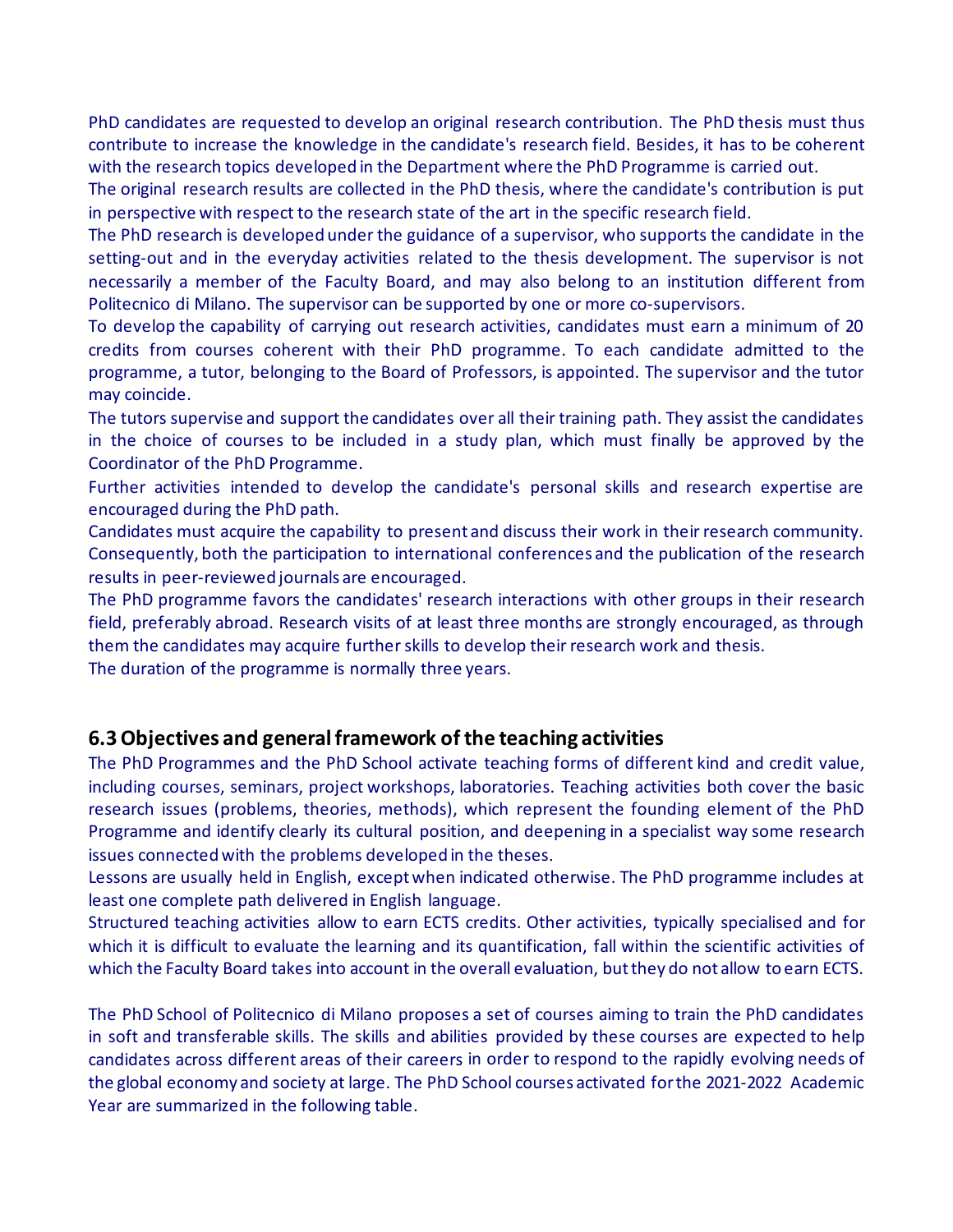| Professor                     | <b>Course title</b>                                                                                                         |  |
|-------------------------------|-----------------------------------------------------------------------------------------------------------------------------|--|
| <b>Aliverti Andrea</b>        | <b>Ethics in Research</b>                                                                                                   |  |
| Armondi Simonetta             | <b>Strengthening Critical Spatial Thinking</b>                                                                              |  |
| Arnaboldi Michela             | Advanced Interaction Skills for Academic Professionals                                                                      |  |
| <b>Balducci Alessandro</b>    | Approaches to Resilience: Social, Economic, Environmental and<br>Technological Challenges of Contemporary Human Settlements |  |
| <b>Biscari Paolo</b>          | English for Academic Communication                                                                                          |  |
| <b>Cardilli Lorenzo</b>       | European Culture                                                                                                            |  |
| <b>Chiodo Simona</b>          | Epistemology of Scientific and Technological Research<br>(Technologies Reshaping Humans)                                    |  |
| Di Blas Nicoletta             | <b>Professional Communication</b>                                                                                           |  |
| <b>Gianinetto Marco</b>       | The Copernicus Green Revolution for Sustainable Development                                                                 |  |
| Iarossi Maria Pompeiana       | Power of Images and Visual Communication for Research Dissemination                                                         |  |
| Jacchetti Emanuela            | Communication Strategies that Score in Worldwide Academia                                                                   |  |
| Lavagna Monica                | Sustainability Metrics, Life Cycle Assessment and Environmental Footprint                                                   |  |
| <b>Mancini Mauro</b>          | Project Management (in Action)                                                                                              |  |
| <b>Masarati Pierangelo</b>    | Ethical Aspects of Research on Dual-Use Technologies                                                                        |  |
| <b>Ossi Paolo Maria</b>       | Sulla responsabilità della Tecnica                                                                                          |  |
| Paganoni Anna Maria           | La comunicazione nella Scienza                                                                                              |  |
| Pizzocaro Silvia Luisa        | Practicing Research Collaboration / La pratica della collaborazione nella<br>ricerca                                        |  |
| <b>Raos Guido</b>             | Science, Technology, Society and Wikipedia                                                                                  |  |
| Sancassani Susanna            | Teaching Methodologies, Strategies and Styles                                                                               |  |
| <b>Valente Giovanni</b>       | Scientific Reasoning: Philosophy, Logic and Applications                                                                    |  |
| <b>Volonte' Paolo Gaetano</b> | Introduction to Academic Research                                                                                           |  |
| Zani Maurizio                 | Laboratorio di insegnamento a classi numerose                                                                               |  |

At least 10 of the 20 course credits that each candidate is required to earn shall be obtained through soft and transferable skills courses organized by the PhD School.

Depending on the candidate's background and research area, the tutor and the supervisor can suggest attending appropriate courses from Master of Science programmes in Energy Engineering, Nuclear Engineering and possibly from other Programmes. Such courses are intended to adequately expand the candidate's knowledge.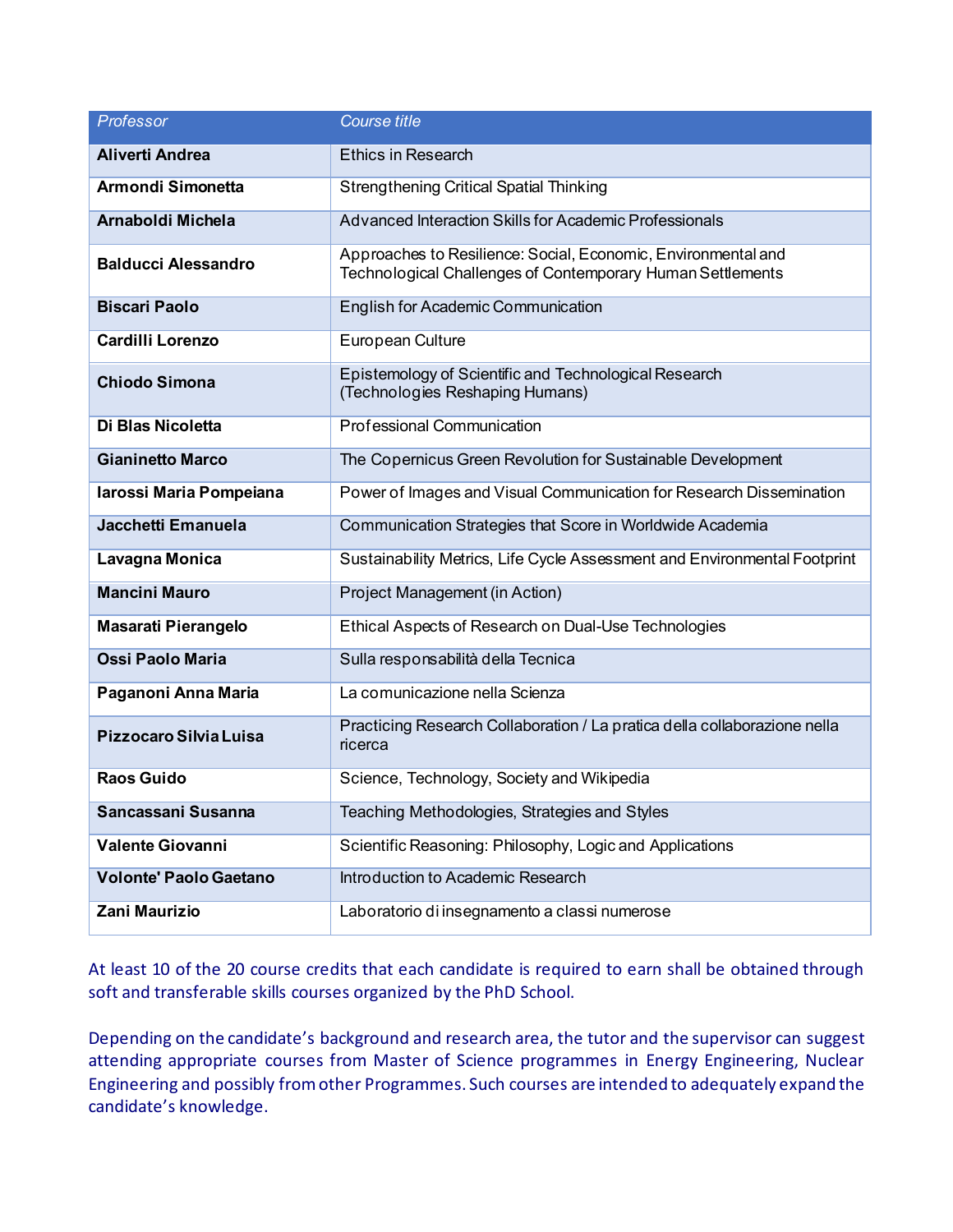Education in Energy and Nuclear Science and Technology PhD Programme is based on a minimum of 20 credits.

The candidate must attend and pass exams of courses from the PhD Programme in Energy and Nuclear Science and Technology, from other PhD Programmes at the Politecnico di Milano and/or from those offered by the PhD School and, in special cases, from PhD Programmes at other universities, according to the following rules:

• 10 credits must be obtained through soft and transferable skills courses organized by the PhD School (i.e. 2 courses 5 credits each)

• 5 credits must be obtained by passing the exam of at least one course among the following organized within the frame of the PhD Programme in Energy and Nuclear Science and Technology (see table A)

• 5 credits must be obtained by passing the exam of courses from the PhD Programme in Energy and Nuclear Science and Technology, or from other PhD Programmes at the Politecnico di Milano or from PhD Programmes at other universities. In the last case the course must be proposed and approved by the Faculty.

The tables below summarize the candidate's path (as regards coursework activities). At the same time, the programme foresees that the candidates are devoted to research activity in a continuous way, following the lead of their supervisors, and of the Faculty Board.

#### *First/Second Year*

In the first two years the candidate must acquire a minimum of 20 educational credits. Any exception must be approved in advance by the Board of Professors.

#### *Third year*

In the third year the candidate should be devoted entirely to the research and to the development of the PhD thesis.

#### **PhD Course List**

**A)** The PhD Programme in Energy and Nuclear Science and Technology organizes the **Characterising Courses** listed in table A.

**B)** The PhD School organizes every year general and Interdoctoral courses. The acquisition of **at least 10 credits** is **mandatory** among the courses of B type. The list of PhD courses organized by the PhD School is also available at the website:

<http://www.dottorato.polimi.it/en/during-your-phd/phd-school-courses>

#### **C) Other PhD courses**

Credits can be obtained from type A or B PhD courses or from other courses provided by other PhD programmes of the Politecnico and/or external entities (in this case, prior approval of the supervisor, the tutor and the Board of Professors is mandatory)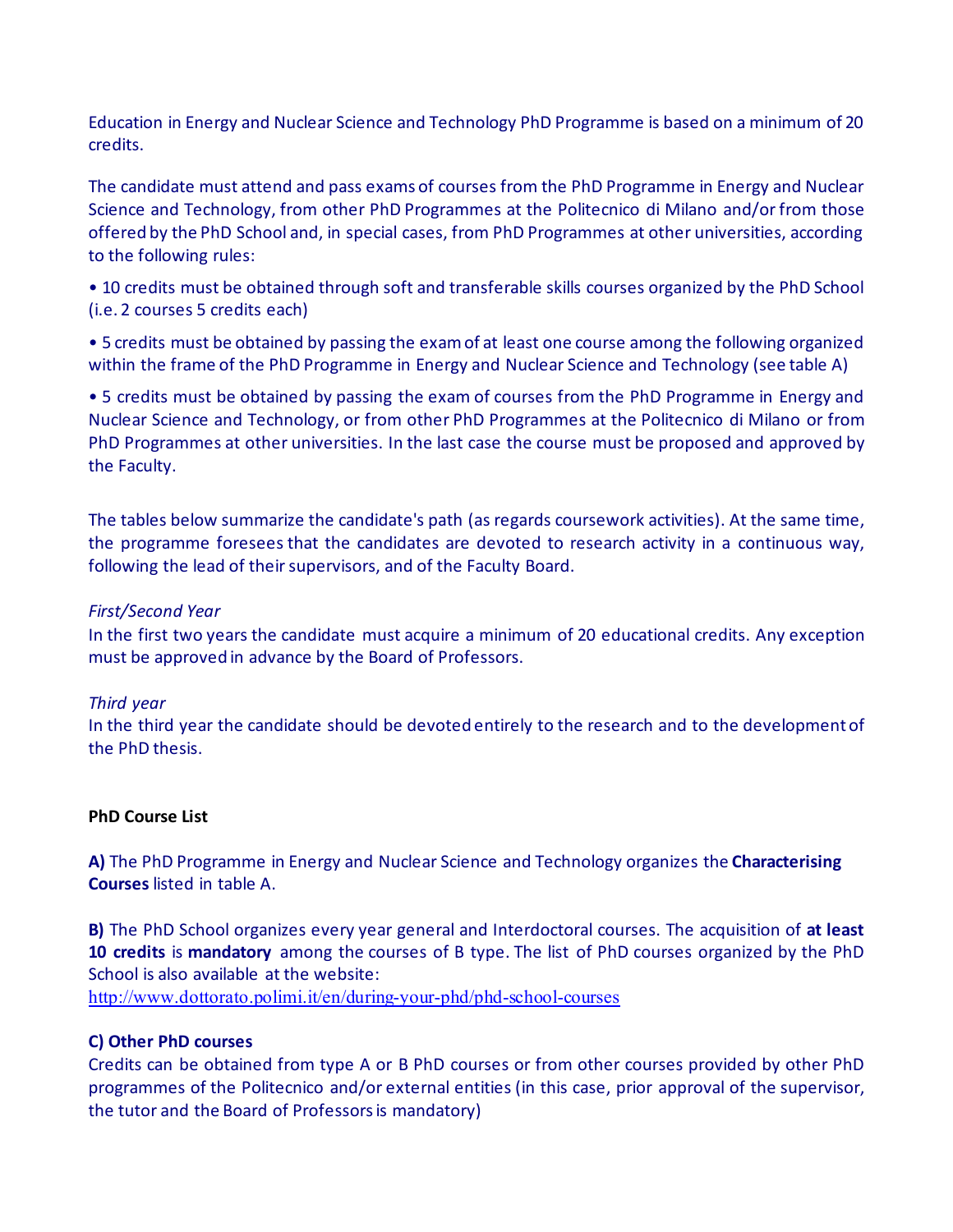#### **PREPARATORY COURSES** (only if foreseen)

If the supervisor and the tutor find it useful or necessary that the candidate attends preparatory courses (chosen among the activated courses at the Politecnico di Milano) the Faculty Board of the PhD programme may assign some extra-credits to be acquired to complete the training path. The credits acquired in this way will be considered as additional, in relation to the mandatory credits to be acquired with the PhD courses.

#### **SPECIALISTIC COURSES, LONG-TRAINING SEMINARS**

The attendance of Specialist Courses, Workshops, Schools, Seminars cycles is strongly encouraged and (if these seminars, workshops are certified and evaluated) may permit to acquire credits according the modalities established by the Faculty Board and previous approval of the study plan submitted by the candidate. These courses and workshops can be inserted in the study plan, even if they are not evaluated (and therefore not qualified as credits), as optional "additional teaching".

The scheduled course planning for the academic year 2021/2022 follows. Other courses may be activated during the year. In this case the candidates will be promptly informed, and it will be allowed to insert these new courses in their study plan.

| <b>SDS</b> | <b>Name of Course</b>                                                        | <b>Professor</b><br>(coordinator) | A.Y./Semester | <b>Credits</b> | <b>Note</b> |
|------------|------------------------------------------------------------------------------|-----------------------------------|---------------|----------------|-------------|
| ING-IND/10 | Thermodynamics. Equilibrium and<br>nonequilibrium                            | Beretta G.                        | 1 year, 1 sem | 5              |             |
| ING-IND/20 | <b>Radiation Protection and</b><br><b>Instrumentation in Nuclear Systems</b> | Agosteo S.                        | $1 - 2$ sem   |                |             |
| ING-IND/07 | <b>Advanced Measurement Methods</b>                                          | Cozzi F.                          | $1 - 2$ sem   |                |             |

#### **Table A: PHD COURSES CHARACTERISING THE PHD PROGRAMME**

### **6.4 Presentation of the study plan**

PhD candidates must submit a study plan, which may be revised periodically (approximately every three months), in order to adequate them to possible changes in the course list, or to needs motivated by the development of their PhD career. The study plans must be approved by the PhD programme Coordinator, according to the modalities established by the Faculty Board of the PhD Programme itself.

#### **6.5 Yearly evaluations**

Candidates present their work to the Faculty Board at least once a year. In particular, the candidates must pass an annual evaluation in order to be admitted to the following PhD year. The third year evaluation establishes the candidate's admission to the final PhD defense.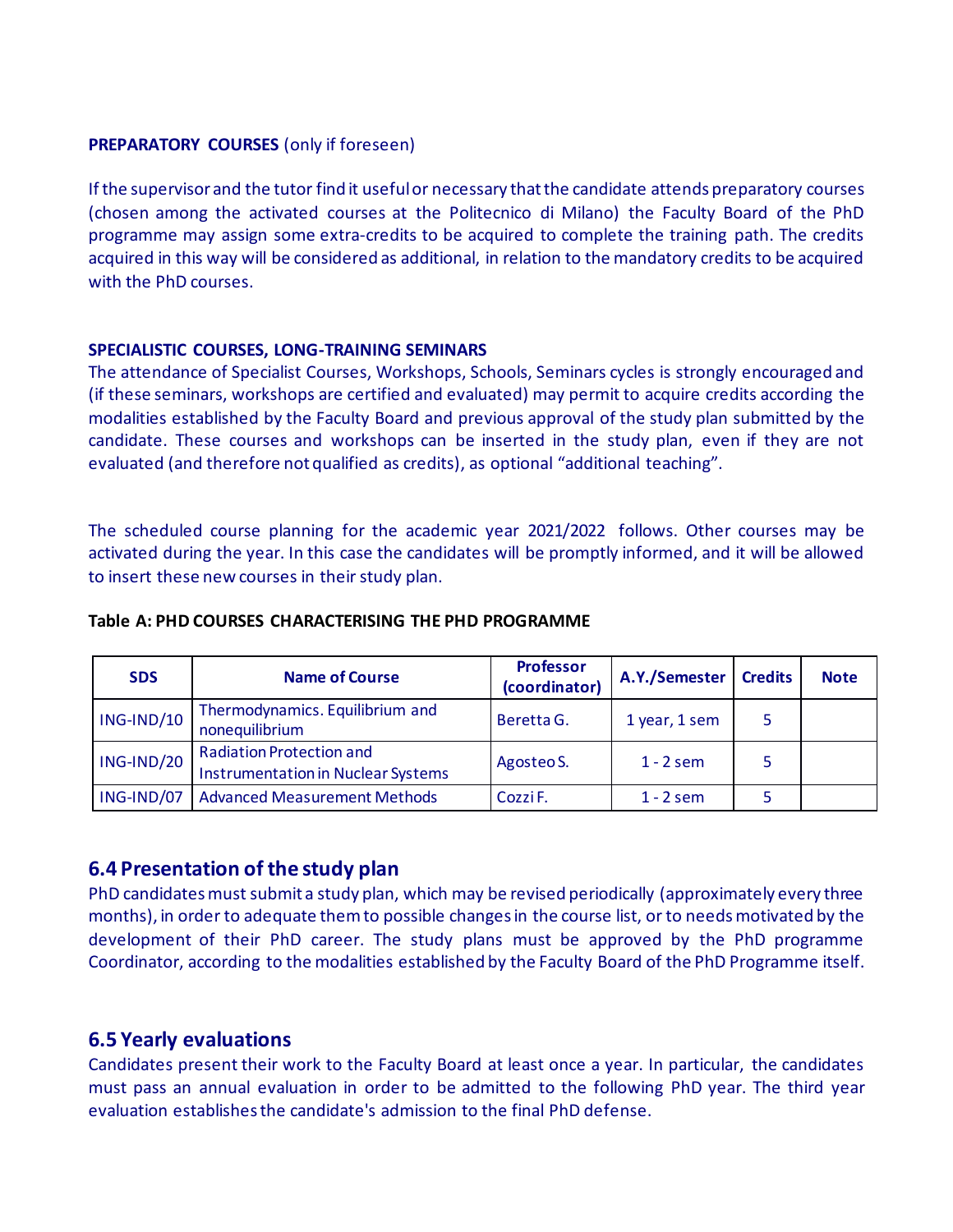As a result of each annual evaluation, the candidates who pass the exam receive an evaluation (A/B/C/D) and may proceed with the enrolment at the following year. Candidates who do not pass the exam are qualified either as "Repeating candidate"(Er) or "not able to carry on with the PhD (Ei)". In the former case (Er), the candidates are allowed to repeat the PhD year at most once. The PhD scholarships  $-$  if any  $-$  are suspended during the repetition year. In the latter case (Ei) the candidates are excluded from the PhD programme and lose their scholarships – if any.

In case the Faculty Board holds appropriate to assign directly an exclusion evaluation (Ei) without a previous repetition year, the request must be properly motivated, and validated by the PhD School.

After the final year, candidates who have achieved sufficient results but need more time to conclude their research work and write their theses, may obtain the admission to a further year.

Deadlines for submission of documentation and evaluation of eligibility of the candidate for the following year are indicatively scheduled as follows:

- first week of September 2022: deadline for submission of documents related to the 1st year, with evaluation by the Board of Professors within September 2022;
- last week of September 2023: deadline for submission of documents related to the 2nd year, with evaluation by the Board of Professors in October 2023;
- first week of October 2024: deadline for submission of documents related to the 3rd year, with evaluation by the Board of Professors in the second half of October 2024.

Any changes (and any further detail) regarding these deadlines will be communicated to all candidates by both the Coordinator of the PhD Programme and the tutors in due time

### **6.6 PhD thesis preparation**

The main objective of the PhD career is the development of an original research contribute. The PhD thesis is expected to contribute to the advance of the knowledge in the candidate's research field.

The PhD study and research work is carried out, full time, during the three years of the PhD course. Stages or study periods in (Italian or International) companies or external Institutions may complete the candidate's preparation.

The resulting theses need to be coherent with the research issues developed in the Department where the PhD programme is developed.

The candidate must present an original thesis, discuss its contribution to the state of the art in the research field in the research community.

The PhD research is developed following the lead of a supervisor, who supports the candidate in the setting out and in the everyday activities regarding the thesis development.

At the conclusion of the PhD studies, the Faculty Board evaluates the candidates. Candidates who receive a positive evaluation submit their theses to two external reviewers for refereeing. If the evaluation provided by the reviewers is positive (o after the revisions required by the external reviewers), the candidates defend their thesis in a final exam, in front of a Committee composed of three members (at least two of which must be external experts).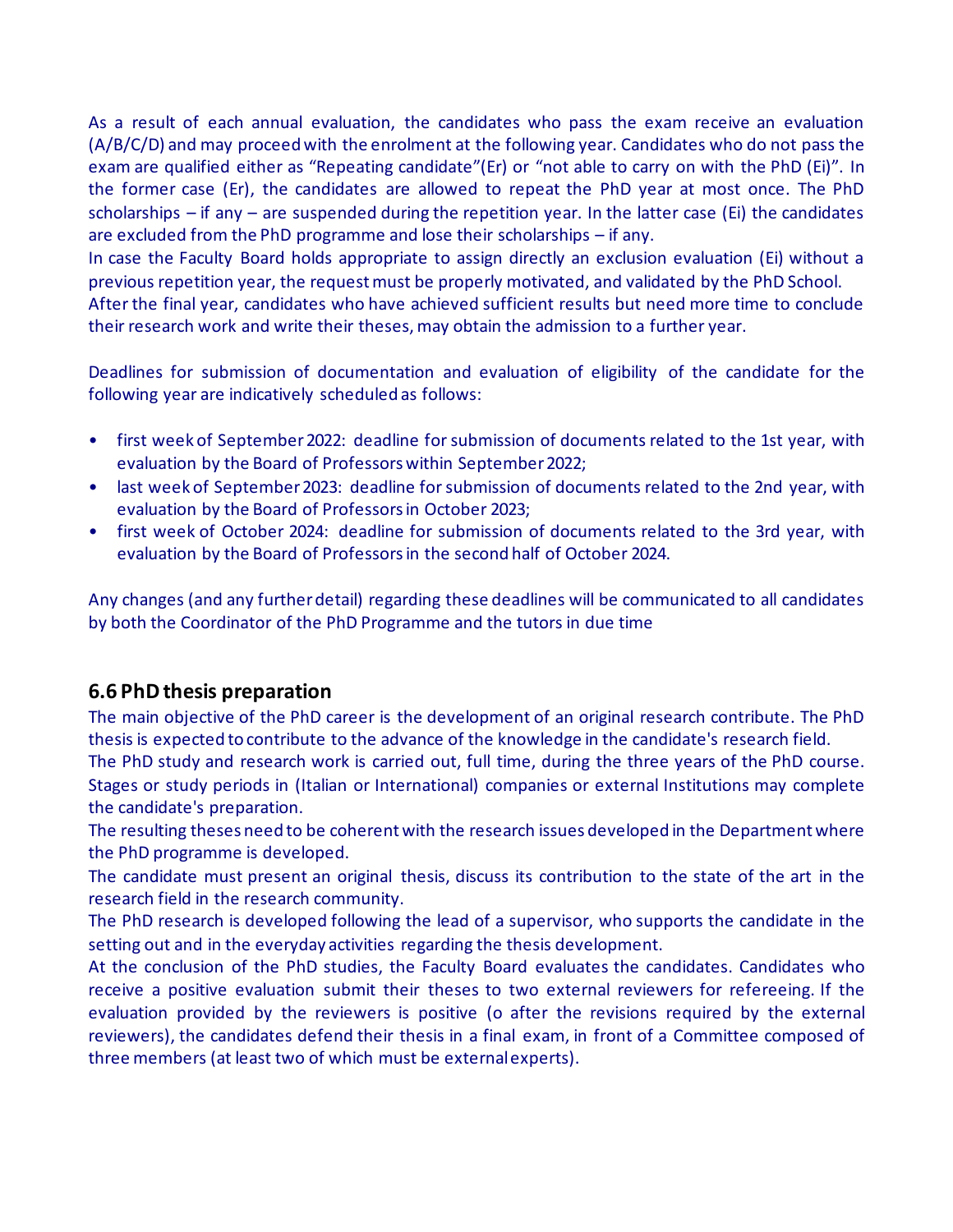## 7. Laboratories, PhD Secretary Services

For development of the PhD thesis the Department of Energy offers many research laboratories and infrastructures. For more information, see [http://www.energia.polimi.it](http://www.energia.polimi.it/)

PhD Secretary: Ester Dall'Aglio Department of Energy Phone: +39 02 2399 3803 e-mail: [PhD-STEN@polimi.it;](mailto:PhD-STEN@polimi.it) [ester.dallaglio@polimi.it](mailto:ester.dallaglio@polimi.it)

Operation Manager and Administrative Secretary: Andrea Papoff Department of Energy Phone: +39 02 2399 6571 e-mail: [andrea.papoff@polimi.it](mailto:andrea.papoff@polimi.it)

## 8. Internationalisation and inter-sectoriality

Carrying out study and research activities at external laboratories is strongly recommended. Politecnico di Milano supports joint PhD paths with International Institutions, as well as Joint and Double PhD programmes. Further information is available on the PhD School website and on the PhD programme website.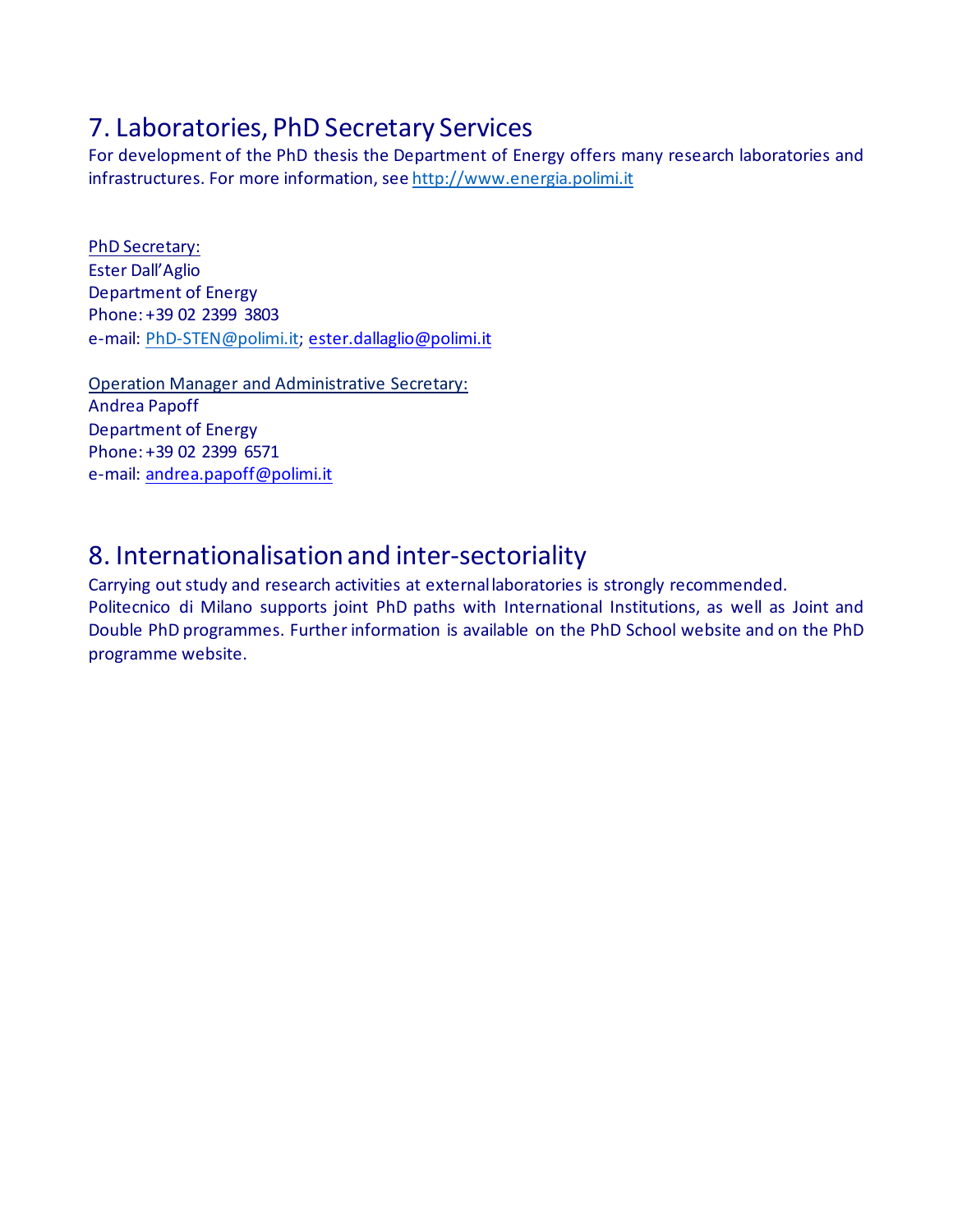## Attachment A1 – PhD Programme Coordinator: Vincenzo Dossena

Full Professor of Fluid Machines, holding the Courses of " Fluid Machines" and "Design of Fluid Machines for Green Power Generation" at Politecnico di Milano.

Member of the Board of Professors of the PhD Programme in Energy and afterwards in Energy and Nuclear Science and Technology (STEN) from 2006; Deputy Head of the Energy Department from 2016 to 2019 and member of the Scientific Committee of the GVPM (Wind Tunnel of Politecnico di Milano) since 2017. Head of the Laboratory of Fluid Machines (LFM).

The scientific research activity is mainly aimed at the study of fluid dynamics and performance of fluid machines and their components. Particular attention has been devoted to turbomachines operating with organic fluids (ORC). In 2016 Prof. Dossena was one of the founders of the CREA LAB (Compressible fluid dynamics for Renewable Energy Applications laboratory), an interdisciplinary experience gathering together researchers from three Departments of Politecnico di Milano.

Further areas of scientific interest concern wind turbines, particularly vertical axis wind turbines (VAWT), and safety valves when operating in peculiar technical situations. Prof. Dossena has been twice Invited Lecturer at the Von Karman Institute for Fluid Dynamics (Brussels) for a cycle of lectures entitled "Flow characteristics and performance of safety valves".

Prof. Dossena has been the Scientific Coordinator of several Research Contracts with major national and international industries operating in the turbomachinery field and responsible for research contracts granted by public institutions.

Prof Dossena is author of 81 scientific publications, counting for more than 1000 citations and a Hirsh index of 18 (source Scopus 2021).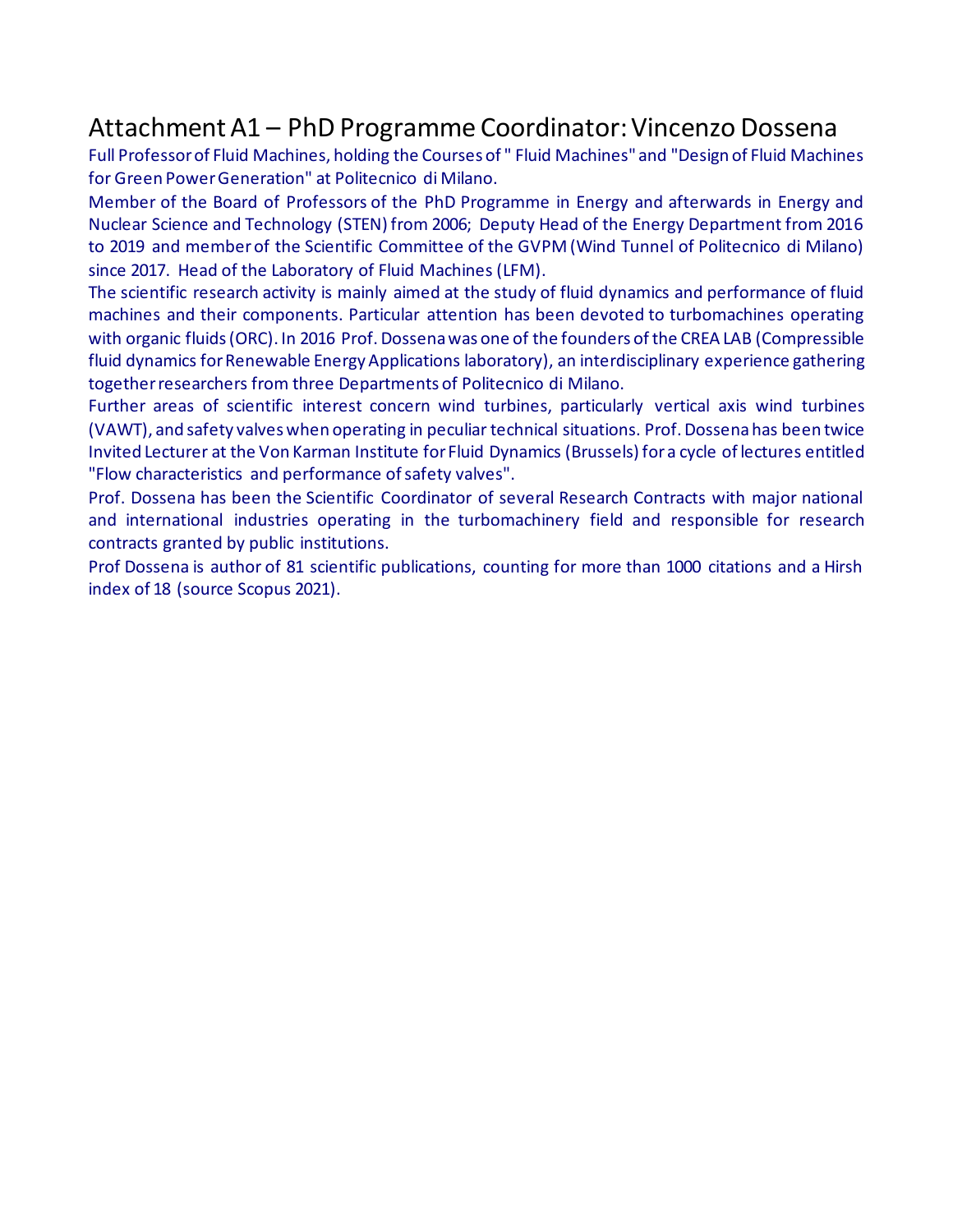# Attachment A2 – PhD Faculty Board

Description of the composition of the Faculty Board

| <b>Name</b>                                               | <b>Affiliation</b>            | <b>SDS/Title of SDS</b>                                      |  |
|-----------------------------------------------------------|-------------------------------|--------------------------------------------------------------|--|
| <b>DOSSENA Vincenzo</b><br>(Coordinator)                  | Politecnico di Milano, ENERGY | ING-IND/08 Fluid machinery                                   |  |
| <b>CAMPANARI Stefano</b>                                  | Politecnico di Milano, ENERGY | Adjunt Professor                                             |  |
| CASALEGNO Andrea                                          | Politecnico di Milano, ENERGY | ING-IND/10 Thermal engineering and industrial energy systems |  |
| <b>CASARI Carlo Spartaco</b>                              | Politecnico di Milano, ENERGY | FIS/03 Physics of matter                                     |  |
| <b>CHIESA Paolo</b>                                       | Politecnico di Milano, ENERGY | ING-IND/09 Energy systems and power generation               |  |
| <b>COLOMBO Luigi</b>                                      | Politecnico di Milano, ENERGY | ING-IND/10 Thermal engineering and industrial energy systems |  |
| <b>DI MAIO Francesco</b>                                  | Politecnico di Milano, ENERGY | ING-IND/19 Nuclear power plants                              |  |
| <b>GIACOBBO Francesca Celsa</b>                           | Politecnico di Milano, ENERGY | ING-IND/18 Nuclear reactor physics                           |  |
| <b>GIULINI CASTIGLIONI</b><br>AGOSTEO Stefano Luigi Maria | Politecnico di Milano, ENERGY | ING-IND/20 Nuclear measurements and instrumentation          |  |
| <b>GROPPI</b> Gianpiero                                   | Politecnico di Milano, ENERGY | ING-IND/27 Chemical technologies                             |  |
| JOPPOLO Cesare Maria                                      | Politecnico di Milano, ENERGY | ING-IND/11 Building physics and building energy systems      |  |
| LUZZI Lelio                                               | Politecnico di Milano, ENERGY | ING-IND/19 Nuclear power plants                              |  |
| <b>MARIANI Mario</b>                                      | Politecnico di Milano, ENERGY | ING-IND/20 Nuclear measurements and instrumentation          |  |
| <b>MAZZARELLA Livio</b>                                   | Politecnico di Milano, ENERGY | ING-IND/11 Building physics and building energy systems      |  |
| <b>MEREU Riccardo</b>                                     | Politecnico di Milano, ENERGY | ING-IND/10 Thermal engineering and industrial energy systems |  |
| <b>ONORATI Angelo</b>                                     | Politecnico di Milano, ENERGY | ING-IND/08 Fluid machinery                                   |  |
| <b>PASSONI Matteo</b>                                     | Politecnico di Milano, ENERGY | FIS/03 Physics of matter                                     |  |
| PERSICO Giacomo Bruno<br>Azzurro                          | Politecnico di Milano, ENERGY | ING-IND/08 Fluid machinery                                   |  |
| POLA Andrea                                               | Politecnico di Milano, ENERGY | ING-IND/20 Nuclear measurements and instrumentation          |  |
| <b>RICOTTI Marco</b>                                      | Politecnico di Milano, ENERGY | ING-IND/19 Nuclear power plants                              |  |
| <b>RINALDI Fabio</b>                                      | Politecnico di Milano, ENERGY | ING-IND/10 Thermal engineering and industrial energy systems |  |
| <b>ROMANO Matteo Carmelo</b>                              | Politecnico di Milano, ENERGY | ING-IND/09 Energy systems and power generation               |  |
| <b>RUSSO Valeria</b>                                      | Politecnico di Milano, ENERGY | FIS/03 Physics of matter                                     |  |
| ZAVELANI ROSSI Margherita                                 | Politecnico di Milano, ENERGY | FIS/03 Physics of matter                                     |  |